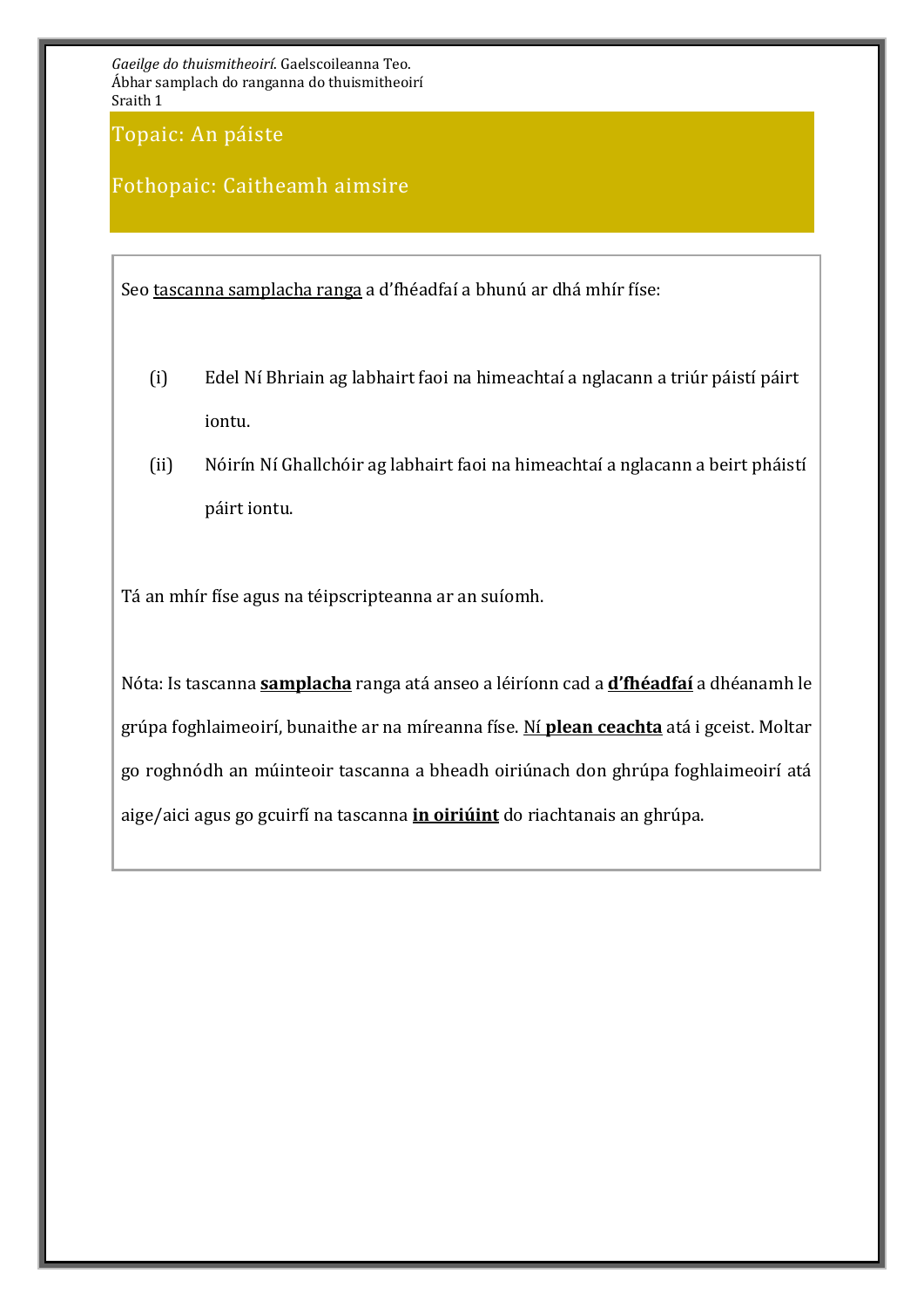## Treoracha don Mhúinteoir

### **Tasc samplach 1: Stór focal**

Beidh na foghlaimeoirí ag éisteacht ar ball le hEdel Ní Bhriain agus le Nóirín Ní Ghallchóir ag caint faoi chaitheamh aimsire a bpáistí. Tá an mhír físe agus an téipscript ar an suíomh.

Mínigh cé agus cad leis a bheidh siad ag éisteacht.

Scaip an bhileog 'Caitheamh aimsire: Stór Focal' agus cuir na foghlaimeoirí ag obair ar na tascanna. Nuair a bheidh said ag cur an liosta le chéile, déan cinnte go mbeidh na focail acu ar cibé caitheamh aimsire atá ag a bpáistí féin.

## **Tasc samplach 2: Cleachtadh ar stór focal**

Roinn an rang i ngrúpaí de thriúr nó de cheathrar. Iarr ar gach duine sa ghrúpa 3 fhocal nua a d'fhoghlaim siad faoin topaic 'caitheamh aimsire na leanaí' a scríobh ar phíosaí beaga páipéir. Ba cheart go mbeadh timpeall 12-15 focal scríofa ar phíosaí páipéir ag gach grúpa. Iarr orthu na focail sin a chleachtadh lena chéile ar feadh 3 nóiméad nó mar sin agus iarr orthu iad féin 'a thástáil' ar na focail sin. An aidhm atá leis seo ná na focail nua a threisiú.

#### **Tasc samplach 3: Éisteacht**

Scaip an bhileog 'Caitheamh aimsire: Éisteacht'. Seinn an dá mhír físe do na foghlaimeoirí agus cuir ag obair ar an dá thasc tuisceana iad. Cuir béim ar an bpointe nach gcaithfidh siad ach na príomhphointí a thabhairt leo.

#### **Tasc samplach 4: Ag cumadh abairtí**

Scaip an bhileog 'Caitheamh aimsire: ag cumadh abairtí'. Cuir na foghlaimeoirí ag obair i mbeirteanna chun abairtí a chumadh. Tá sé tábhachtach go bhfaighidís deis na habairtí a rá, chomh maith le hiad a scríobh – abair leo a gcuid abairtí a léamh amach dá bpáirtithe nuair a bheidh siad réidh.

## **Tasc samplach 5: Ag caint – caitheamh aimsire**

Gearr amach an tasc atá ar an mbileog agus tabhair cóip den tasc do gach foghlaimeoir.

Cuir na foghlaimeoirí ag obair i mbeirteanna chun píosa cainte a ullmhú agus a chleachtadh. Más féidir, tabhair deis dóibh iad féin a thaifeadadh.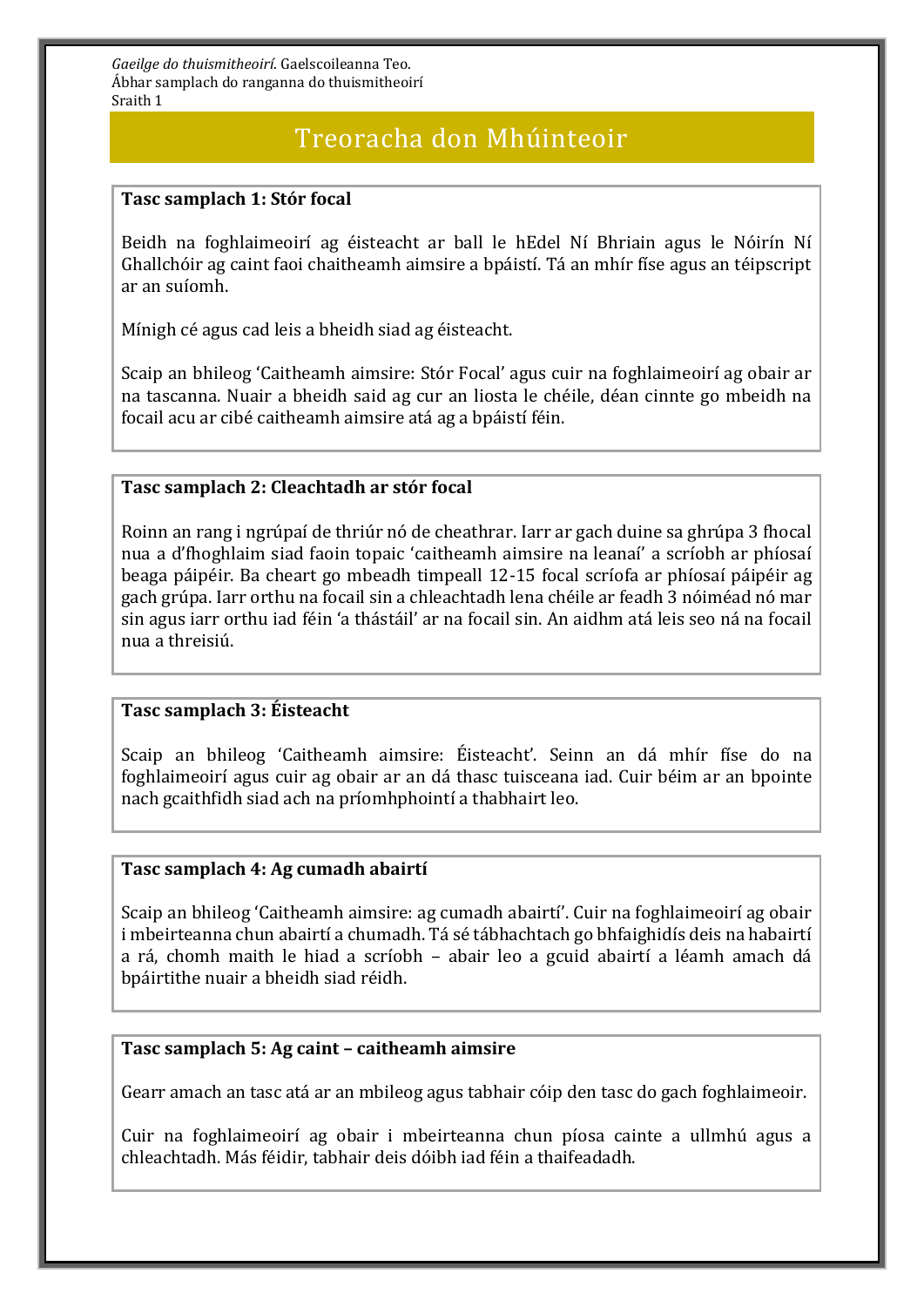## **Tasc samplach 6: Ag caint – saol Aoife**

Gearr amach an tasc atá ar an mbileog agus tabhair cóip den tasc do gach foghlaimeoir.

Braitheann leibhéal an phlé sa tasc seo ar leibhéal teanga na bhfoghlaimeoirí. Déan iarracht plé a chothú maidir le 'tábhacht' nó 'ord tábhachta' na rudaí ar an liosta.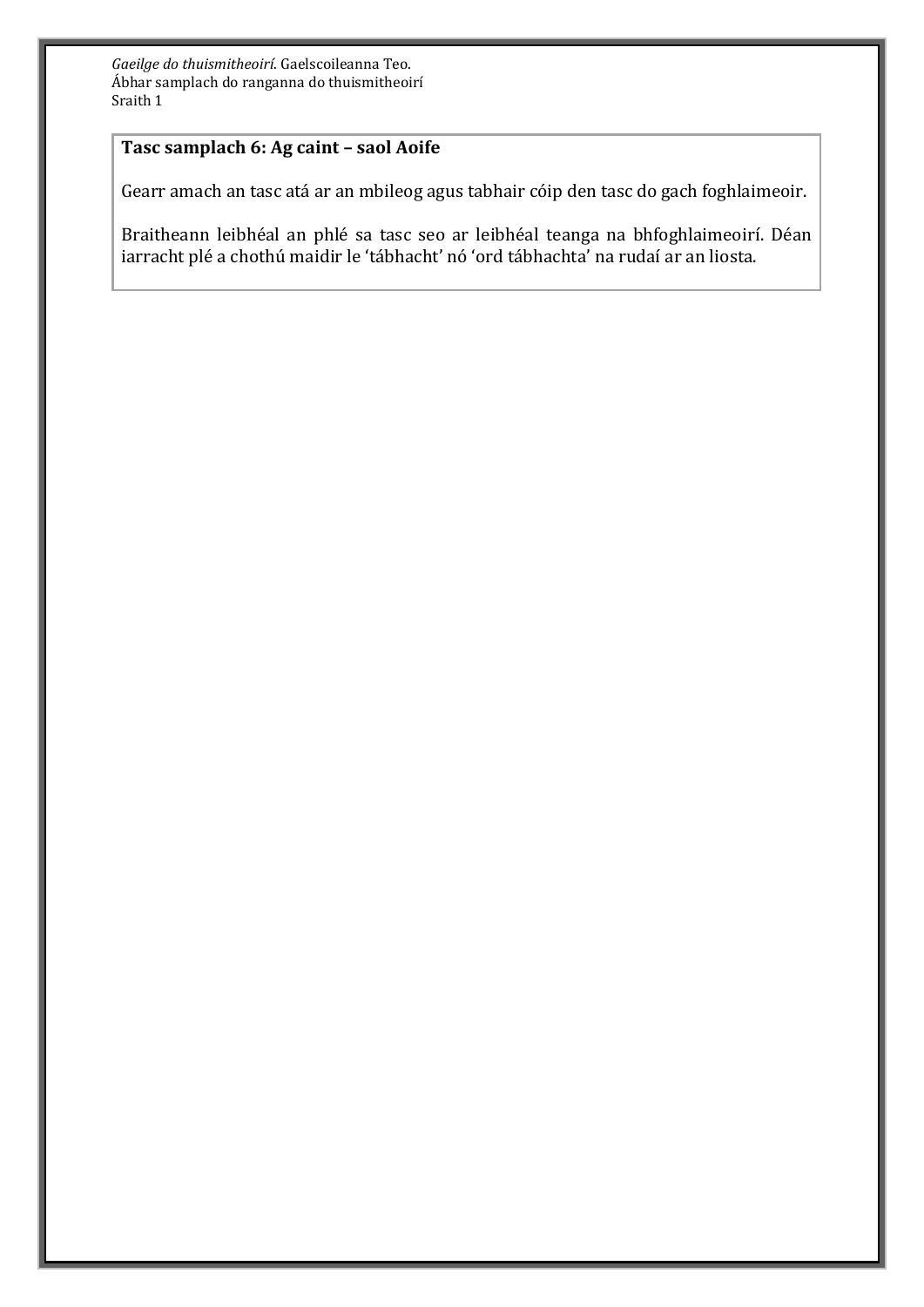# Caitheamh Aimsire: Stór Focal



Léigh an sliocht gearr seo as alt a bhí san *Irish Times* i mí Eanáir 2016 mar gheall ar na himeachtaí a nglacann páistí páirt iontu. Léigh an sliocht agus ansin déan liosta de na focail eile atá ar eolas agat a bhaineann le himeachtaí páistí.

'…Is mó tigh ina mbíonn dhá sheisiún imeachtaí ar siúl tar éis scoile gach uile lá den tseachtain – **drámaíocht** is **peil** Dé Luain, **ceol** is **iománaíocht** Dé Máirt, **snámh** is **amhránaíocht** Dé Céadaoin, **lúthchleasaíocht** is **gleacaíocht** Déardaoin, **rince** is **leadóg** Dé hAoine, **cluichí peile** agus **feiseanna** ag an deireadh seachtaine agus mar sin de agus mar sin de go dtí go mbíonn gach uile nóiméad líonta…'

\_\_\_\_\_\_\_\_\_\_\_\_\_\_\_\_\_\_\_\_\_\_\_\_\_\_\_\_\_\_\_\_\_\_\_\_ \_\_\_\_\_\_\_\_\_\_\_\_\_\_\_\_\_\_\_\_\_\_\_\_\_\_\_\_\_\_\_\_\_\_\_\_

\_\_\_\_\_\_\_\_\_\_\_\_\_\_\_\_\_\_\_\_\_\_\_\_\_\_\_\_\_\_\_\_\_\_\_\_ \_\_\_\_\_\_\_\_\_\_\_\_\_\_\_\_\_\_\_\_\_\_\_\_\_\_\_\_\_\_\_\_\_\_\_\_

\_\_\_\_\_\_\_\_\_\_\_\_\_\_\_\_\_\_\_\_\_\_\_\_\_\_\_\_\_\_\_\_\_\_\_\_ \_\_\_\_\_\_\_\_\_\_\_\_\_\_\_\_\_\_\_\_\_\_\_\_\_\_\_\_\_\_\_\_\_\_\_\_

\_\_\_\_\_\_\_\_\_\_\_\_\_\_\_\_\_\_\_\_\_\_\_\_\_\_\_\_\_\_\_\_\_\_\_\_ \_\_\_\_\_\_\_\_\_\_\_\_\_\_\_\_\_\_\_\_\_\_\_\_\_\_\_\_\_\_\_\_\_\_\_\_

\_\_\_\_\_\_\_\_\_\_\_\_\_\_\_\_\_\_\_\_\_\_\_\_\_\_\_\_\_\_\_\_\_\_\_\_ \_\_\_\_\_\_\_\_\_\_\_\_\_\_\_\_\_\_\_\_\_\_\_\_\_\_\_\_\_\_\_\_\_\_\_\_

## **Liosta**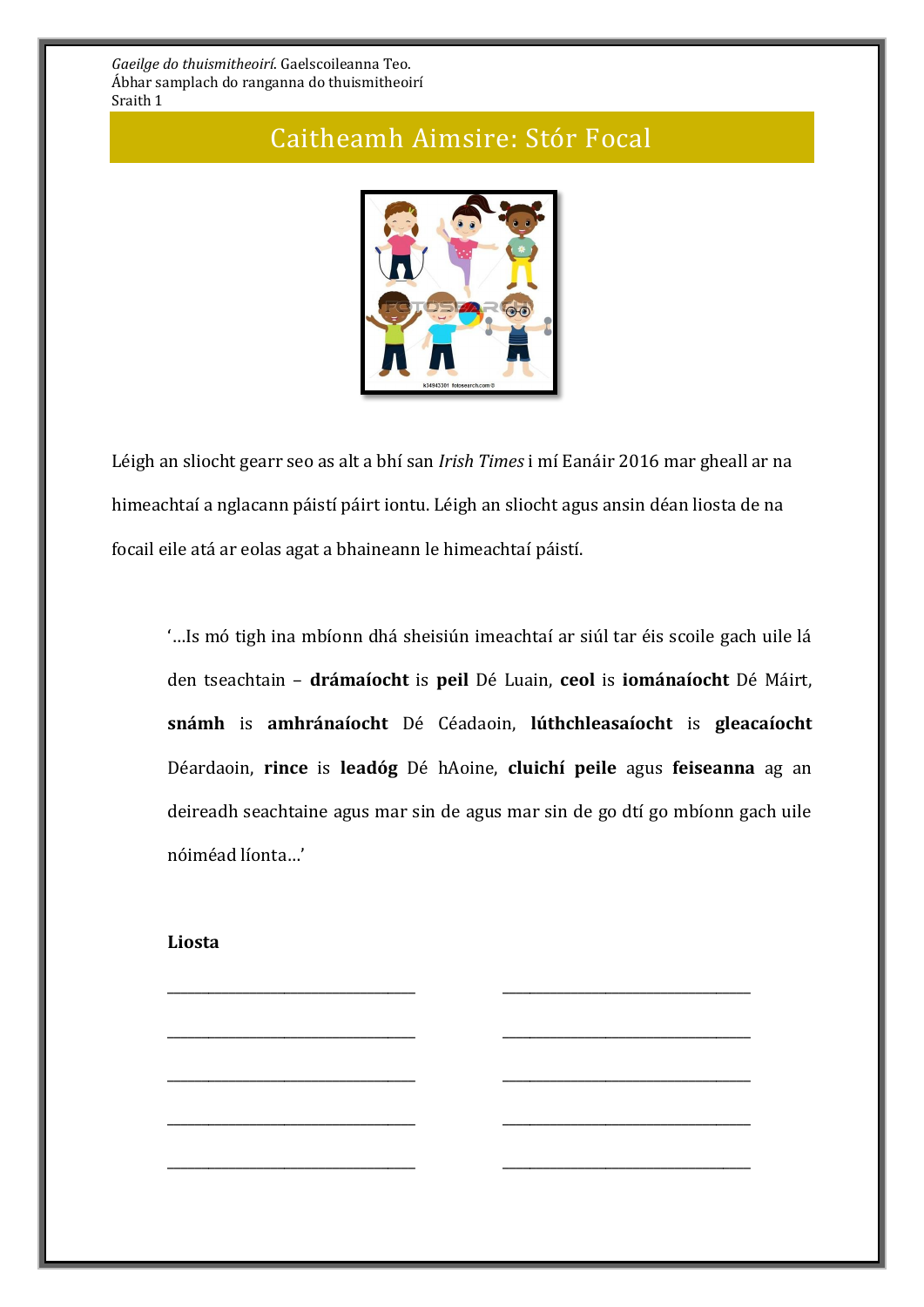# Caitheamh Aimsire: Éisteacht

Tasc 1: Éist le Nóirín ag caint ar na himeachtaí a bhíonn ar siúl ag a páistí Ultán agus Róise i rith na seachtaine. Líon an ghreille.

|       | Imeachtaí | Aon eolas eile i.e. Cathain? |
|-------|-----------|------------------------------|
|       |           |                              |
| Róise |           |                              |
|       |           |                              |
|       |           |                              |
|       |           |                              |
| Ultān |           |                              |
|       |           |                              |
|       |           |                              |
|       |           |                              |
|       |           |                              |

Tasc 2: Anois éist le hEdel ag caint ar na himeachtaí a bhíonn ar siúl ag a páistí Oisín, Conall agus Aoileann i rith na seachtaine. Ceangail gach ceann de na himeachtaí thíos leis an bpáiste ceart. Cuir ciorcal ar an ainm ceart i ngach cás.

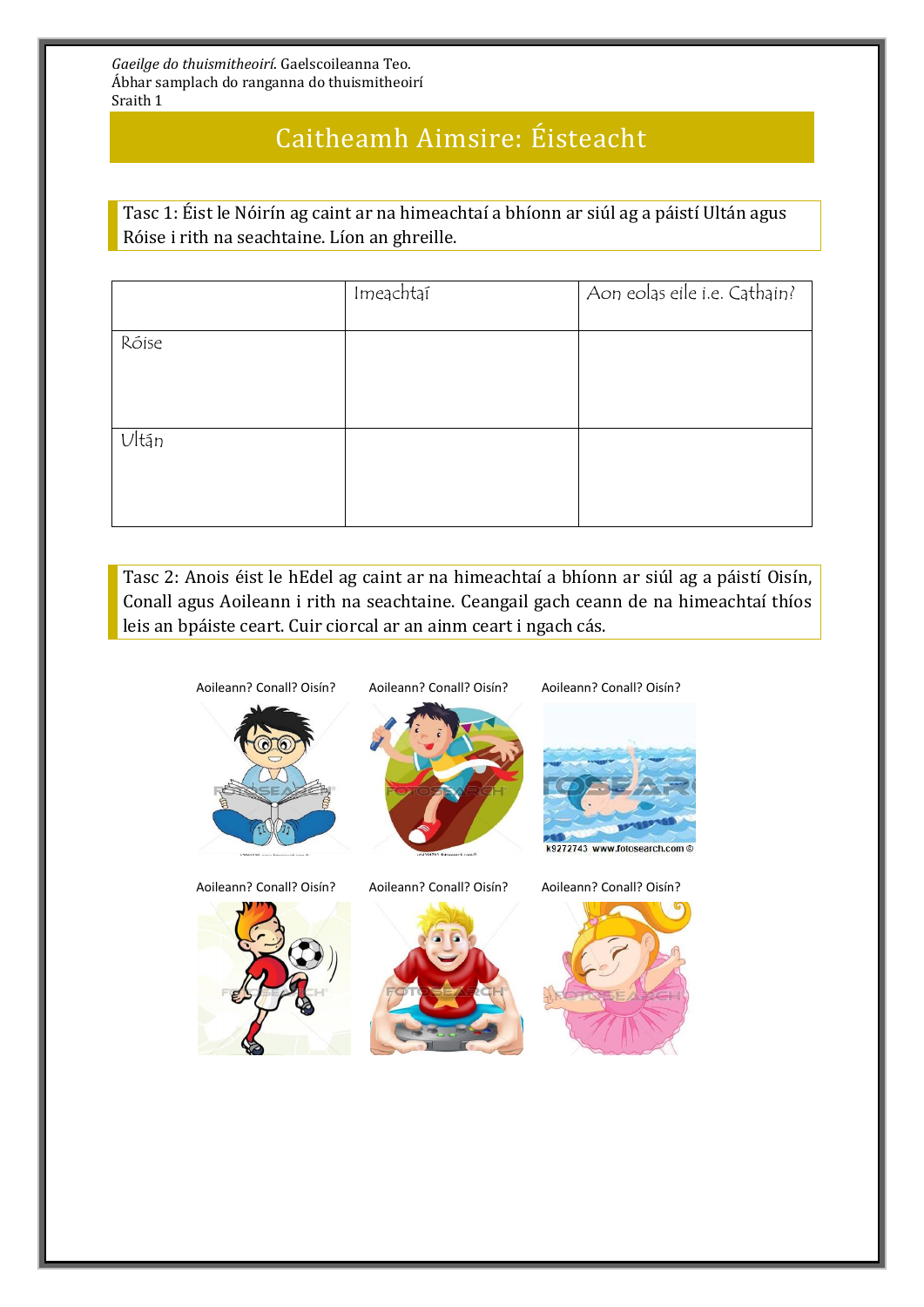# Caitheamh Aimsire: Ag Cumadh Abairtí

**Déan iarracht abairtí a chumadh faoi do pháistí féin ag baint úsáide as na briathra sa chéad chiorcal agus as na focail sa dara ciorcal.** 

Imríonn sé / sí…

Seinneann sé / sí…

Glacann sé / sí páirt i…

Freastalaíonn sé / sí ar…

Tá ballraíocht againn i…

Bíonn X ar siúl aige / aici maidin Dé Sathairn

\_\_\_\_\_\_\_\_\_\_\_\_\_\_\_\_\_\_\_\_\_\_\_\_\_\_\_\_\_\_\_\_\_\_\_\_\_\_\_\_\_\_\_\_\_\_\_\_\_\_\_\_\_\_\_\_\_\_\_\_\_\_\_\_\_\_\_\_\_\_\_\_\_\_\_\_\_\_\_\_\_\_\_\_\_\_\_\_\_\_\_\_\_\_\_\_\_\_\_\_

\_\_\_\_\_\_\_\_\_\_\_\_\_\_\_\_\_\_\_\_\_\_\_\_\_\_\_\_\_\_\_\_\_\_\_\_\_\_\_\_\_\_\_\_\_\_\_\_\_\_\_\_\_\_\_\_\_\_\_\_\_\_\_\_\_\_\_\_\_\_\_\_\_\_\_\_\_\_\_\_\_\_\_\_\_\_\_\_\_\_\_\_\_\_\_\_\_\_\_\_

\_\_\_\_\_\_\_\_\_\_\_\_\_\_\_\_\_\_\_\_\_\_\_\_\_\_\_\_\_\_\_\_\_\_\_\_\_\_\_\_\_\_\_\_\_\_\_\_\_\_\_\_\_\_\_\_\_\_\_\_\_\_\_\_\_\_\_\_\_\_\_\_\_\_\_\_\_\_\_\_\_\_\_\_\_\_\_\_\_\_\_\_\_\_\_\_\_\_\_\_

\_\_\_\_\_\_\_\_\_\_\_\_\_\_\_\_\_\_\_\_\_\_\_\_\_\_\_\_\_\_\_\_\_\_\_\_\_\_\_\_\_\_\_\_\_\_\_\_\_\_\_\_\_\_\_\_\_\_\_\_\_\_\_\_\_\_\_\_\_\_\_\_\_\_\_\_\_\_\_\_\_\_\_\_\_\_\_\_\_\_\_\_\_\_\_\_\_\_\_\_

\_\_\_\_\_\_\_\_\_\_\_\_\_\_\_\_\_\_\_\_\_\_\_\_\_\_\_\_\_\_\_\_\_\_\_\_\_\_\_\_\_\_\_\_\_\_\_\_\_\_\_\_\_\_\_\_\_\_\_\_\_\_\_\_\_\_\_\_\_\_\_\_\_\_\_\_\_\_\_\_\_\_\_\_\_\_\_\_\_\_\_\_\_\_\_\_\_\_\_\_

\_\_\_\_\_\_\_\_\_\_\_\_\_\_\_\_\_\_\_\_\_\_\_\_\_\_\_\_\_\_\_\_\_\_\_\_\_\_\_\_\_\_\_\_\_\_\_\_\_\_\_\_\_\_\_\_\_\_\_\_\_\_\_\_\_\_\_\_\_\_\_\_\_\_\_\_\_\_\_\_\_\_\_\_\_\_\_\_\_\_\_\_\_\_\_\_\_\_\_\_

\_\_\_\_\_\_\_\_\_\_\_\_\_\_\_\_\_\_\_\_\_\_\_\_\_\_\_\_\_\_\_\_\_\_\_\_\_\_\_\_\_\_\_\_\_\_\_\_\_\_\_\_\_\_\_\_\_\_\_\_\_\_\_\_\_\_\_\_\_\_\_\_\_\_\_\_\_\_\_\_\_\_\_\_\_\_\_\_\_\_\_\_\_\_\_\_\_\_\_\_

Gleacaíocht Lúthchleasaíocht Drámaíocht Leadóg Rince / damhsa Uirlis cheoil Linn snámha Comórtas Spórtlann

Imeachtaí